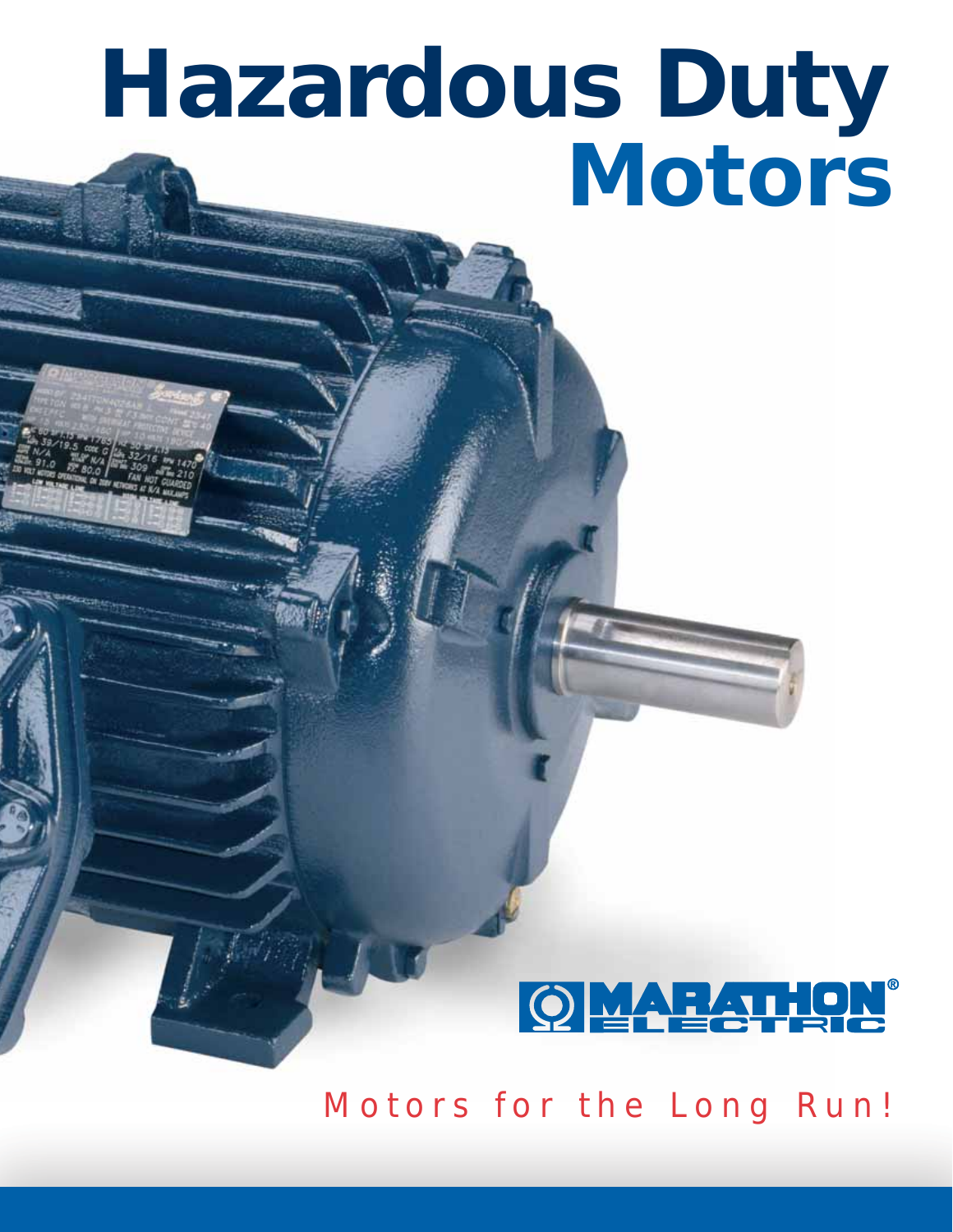## *Hazardous Duty Motors Designed f*

#### *Blue Chip® Severe Duty Explosion Proof Motors...*

*Marathon Electric has been a pacesetter in the design and production of explosion proof motors for over 50 years. Our Blue Chip® family of motor products continue to lead the motor industry in efficiencies and performance in the toughest of industrial applications. Each Marathon Electric motor is a combination of features and materials carefully engineered to provide a reliable, efficient, and long lasting motor. Our Blue Chip® - Severe Duty explosion proof motor incorporates all cast iron construction with a 1.15 service factor for use on fans, blowers, pumps, and compressors that require an explosion proof rating. Additional features include a premium efficiency design that meets the requirements of the Energy Policy Act (EPACT) and Canadian Federal Energy Efficiency Regulations (NRCAN). Single label Class I Group D, dual label Class I Groups C & D, Class II Groups F & G, along with ultra high efficiency designs, are available from stock.*

*Severe Duty features include epoxy paint for extreme environments where contaminants may cause premature motor failure. Corrosion resistant hardware and a stain*less steel nameplate resist rust in the most severe *environments. The oversized rotatable National Electrical Code (NEC) compliant conduit box provides additional room for field wiring and termination. A ground lug is provided in the conduit box for customer connection.*

*The improved insulation system utilizes corona resistant magnet wire for improved resistance to voltage spikes. Low loss electrical grade laminations provide for a lower temperature rise that significantly increases the life of the motor. The Blue Chip® motor meets UL frame temperature limit code T3B.*

*Oversized double shielded bearings with an L10 life of 100,000 hours for direct coupled loads, and 50,000 hours for belted loads, enhance the Blue Chip®'s performance in the most demanding applications. Low bearing temperature rise increases the lubrication life. Marathon Electric's Blue Chip® explosion proof motors are not only designed to meet industry standards, but to exceed them.*

*The Blue Chip® motor incorporates an explosion proof drain and breather to prevent condensation build up within the motor. Normally closed thermostats are included as standard on dual label motors.*

*Marathon Electric's Blue Chip® motors are ideally suited for use with PWM drives (NEMA section 31) for Class I Groups C & D and Class II Groups F & G for variable or constant torque operation from 6-60 hertz. UL listed and CSA certified for use in hazardous locations.*



#### *56/140 Frame Explosion Proof Features*

- *1. Corrosion resistant polypropylene fan and fan cover are non-sparking*
- *2. Group C ratings*
- *3. Explosion proof conduit box included*
- *4. Automatic reset thermal protector*
- *5. Double sealed ball bearings*
- *6. Meets UL temperature code T3B*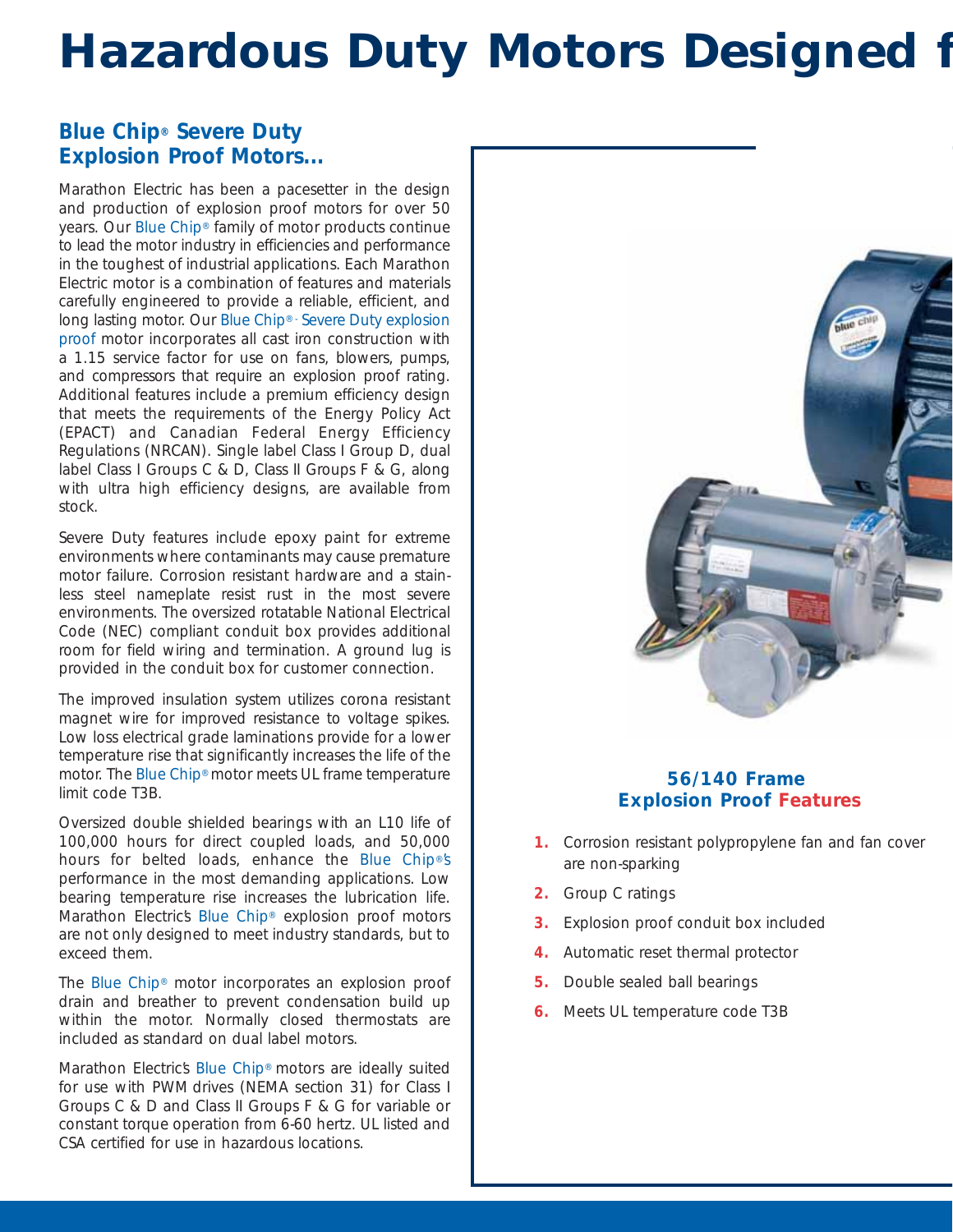## *for Superior Performance ...for the Toughest Applications!*



#### *Blue Chip*® *- Severe Duty Explosion Proof Motor Features*

- *1. Insulation System Class F with Class B temperature rise at 1.0 service factor*
- *2. Bearing System Oversized bearings with bearing caps, L-10 life of 100,000 hours for direct coupled loads*
- *3. Construction Cast iron frame, end brackets, and fan cover, epoxy coating on external surfaces; brass drain and breather*
- *4. Hardware Zinc dichromate hardware*
- *5. 100% copper windings with low loss steel laminations*
- *6. Inverter Rated Variable and constant torque rated Maximum Performance & Protection*

#### *Blue Chip XRI® Premium Severe Duty Explosion Proof Motors…*

*Marathon Electric's Blue Chip XRI® Premium Severe Duty explosion proof motors exceed EPACT and NRCAN efficiency levels when high performance counts. The Blue Chip XRI® boasts one of the highest overall efficiency levels in the industry. A full Class F insulation system with a low Class B temperature rise, substantially improves both insulation and lubrication life.*

*Premium severe duty features include an epoxy exterior as well as an epoxy protective coating on all internal machined surfaces for added corrosion protection. A special stainless steel nameplate, 100% cast iron construction and shaft slinger, along with corona resistant magnet wire, further enhance the Blue Chip XRI®'s performance in the most demanding industrial applications. The Blue Chip XRI® motor carries a three year warranty, one of the industries longest!*

*The Blue Chip XRI® motor is dual labeled for Class I Groups C & D, Class II F & G and for use with PWM inverters. These motors may be performance matched with any PWM drive on the market in variable and constant torque applications from 6-60 hertz.*

#### *56/140 Frame Explosion Proof Motors...*

*Marathon Electric's 56/140 frame explosion proof motors are designed and built tough for a variety of hazardous locations: petroleum refineries, chemical processing plants and granaries to name a few. Our 56/140 frame explosion proof motors are available in single and three phase and from 1/4 through 2 horsepower in Class I Groups C & D, Class II Groups F & G construction. Mounting configurations include C-face, rigid base, resilient and through-bolt designs.*

*The Marathon Electric 56/140 frame explosion proof motors incorporate a heavy duty rolled steel frame with cast iron brackets for increased dependability. A corrosion resistant non-sparking polypropylene fan and cover are standard. An added feature includes an explosion proof, automatic reset, thermal protector. As standard, these motors carry a UL frame temperature limit code T3B. Additional temperature codes are available when lower opening thermostats are used. The 56/140 frame explosion proof product line exceeds industry averages for efficiency as well as providing for a low temperature rise thus ensuring a long life.*